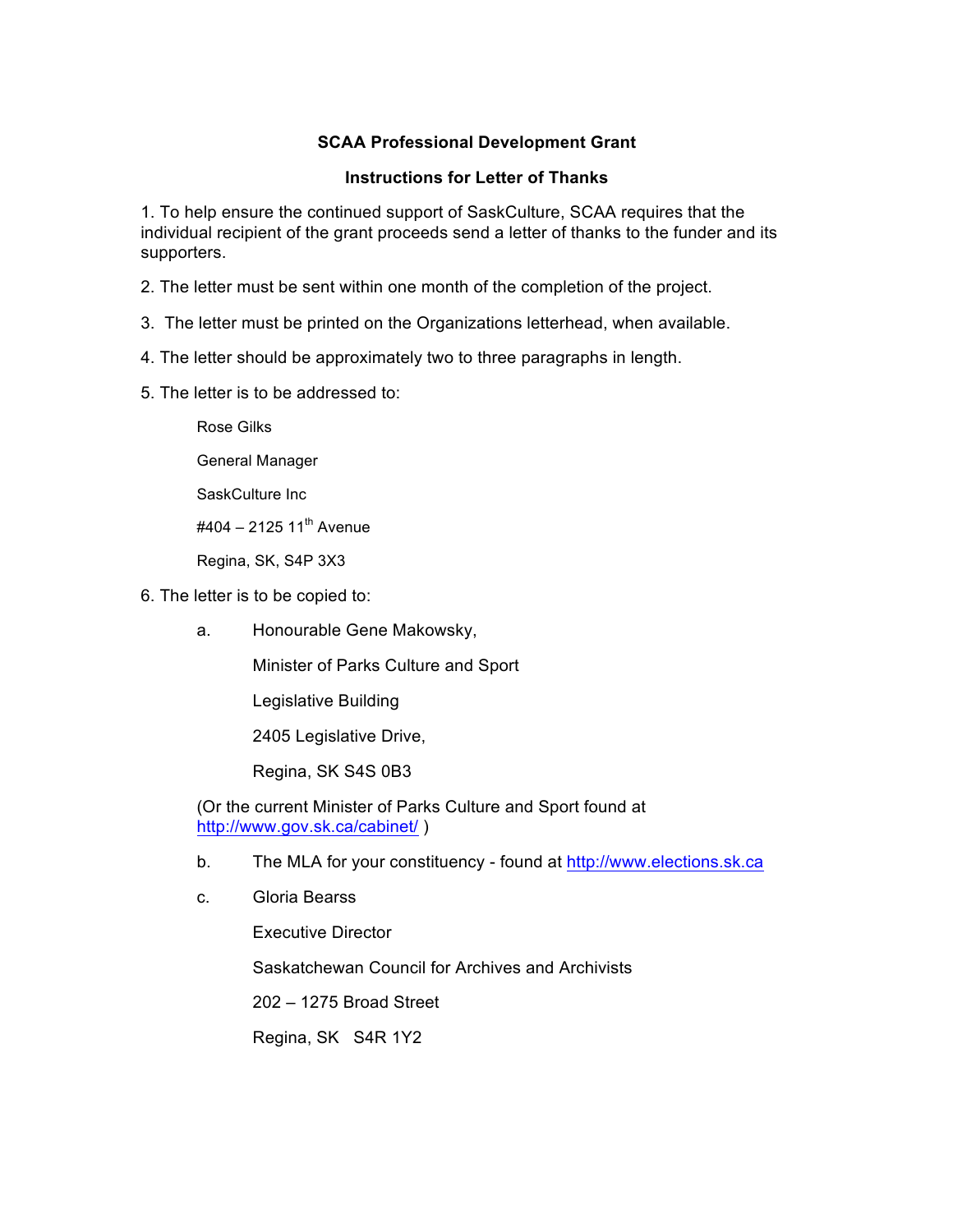7. Please find attached a sample Letter of Thanks to guide the composition of your letter. Of course, you or your organization are encouraged to use your owns words while including:

- a. Thanks to the SaskCulture and Sask Lotteries for their funding of SCAA
- b. A brief description of your project and its outcomes
- c. A brief description of your project's impacts on the local community